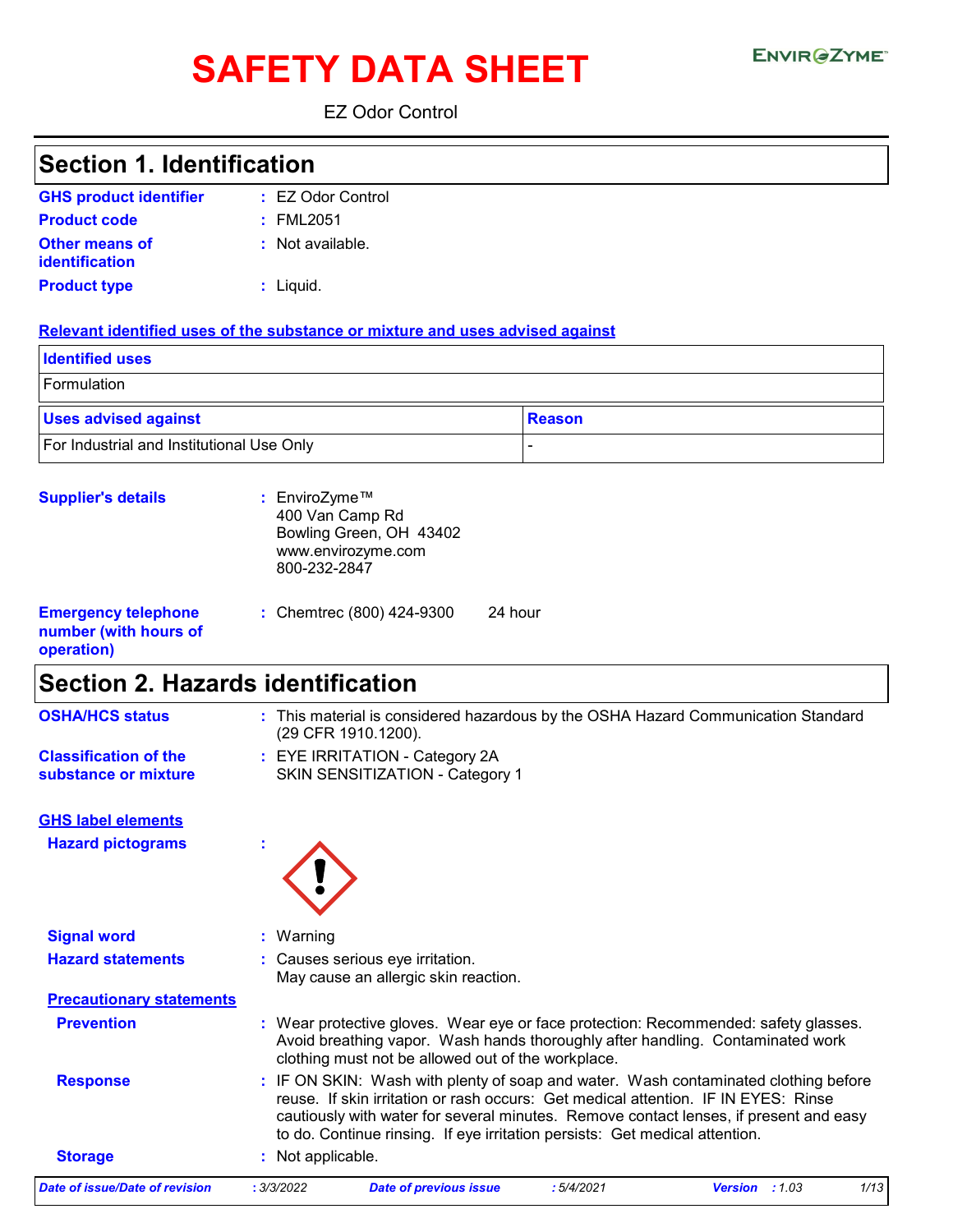### **Section 2. Hazards identification**

**Disposal <b>:** Dispose of contents and container in accordance with all local, regional, national and international regulations.

**Hazards not otherwise classified**

## **Section 3. Composition/information on ingredients**

**:** None known.

| <b>Substance/mixture</b> | : Mixture        |
|--------------------------|------------------|
| <b>Other means of</b>    | : Not available. |
| <b>identification</b>    |                  |

| <b>Ingredient name</b>       |            | <b>CAS number</b> |
|------------------------------|------------|-------------------|
| Alcohols, C9-11, ethoxylated | l≥10 - ≤25 | 68439-46-3        |
| bronopol (INN)               | ≤0.3       | $52 - 51 - 7$     |

Any concentration shown as a range is to protect confidentiality or is due to batch variation.

**There are no additional ingredients present which, within the current knowledge of the supplier and in the concentrations applicable, are classified as hazardous to health or the environment and hence require reporting in this section.**

**Occupational exposure limits, if available, are listed in Section 8.**

### **Section 4. First aid measures**

#### **Description of necessary first aid measures**

| <b>Eye contact</b>                                 | : Immediately flush eyes with plenty of water, occasionally lifting the upper and lower<br>eyelids. Check for and remove any contact lenses. Continue to rinse for at least 10<br>minutes. Get medical attention.                                                                                                                                                                                                                                                                                                                                                                                                                                                                                                                                                                                                         |  |  |  |
|----------------------------------------------------|---------------------------------------------------------------------------------------------------------------------------------------------------------------------------------------------------------------------------------------------------------------------------------------------------------------------------------------------------------------------------------------------------------------------------------------------------------------------------------------------------------------------------------------------------------------------------------------------------------------------------------------------------------------------------------------------------------------------------------------------------------------------------------------------------------------------------|--|--|--|
| <b>Inhalation</b>                                  | : Remove victim to fresh air and keep at rest in a position comfortable for breathing. If<br>not breathing, if breathing is irregular or if respiratory arrest occurs, provide artificial<br>respiration or oxygen by trained personnel. It may be dangerous to the person providing<br>aid to give mouth-to-mouth resuscitation. Get medical attention if adverse health effects<br>persist or are severe. If unconscious, place in recovery position and get medical<br>attention immediately. Maintain an open airway. Loosen tight clothing such as a collar,<br>tie, belt or waistband. In case of inhalation of decomposition products in a fire,<br>symptoms may be delayed. The exposed person may need to be kept under medical<br>surveillance for 48 hours.                                                    |  |  |  |
| <b>Skin contact</b>                                | : Wash with plenty of soap and water. Remove contaminated clothing and shoes. Wash<br>contaminated clothing thoroughly with water before removing it, or wear gloves.<br>Continue to rinse for at least 10 minutes. Get medical attention. In the event of any<br>complaints or symptoms, avoid further exposure. Wash clothing before reuse. Clean<br>shoes thoroughly before reuse.                                                                                                                                                                                                                                                                                                                                                                                                                                     |  |  |  |
| <b>Ingestion</b>                                   | : Wash out mouth with water. Remove dentures if any. Remove victim to fresh air and<br>keep at rest in a position comfortable for breathing. If material has been swallowed and<br>the exposed person is conscious, give small quantities of water to drink. Stop if the<br>exposed person feels sick as vomiting may be dangerous. Do not induce vomiting<br>unless directed to do so by medical personnel. If vomiting occurs, the head should be<br>kept low so that vomit does not enter the lungs. Get medical attention if adverse health<br>effects persist or are severe. Never give anything by mouth to an unconscious person.<br>If unconscious, place in recovery position and get medical attention immediately.<br>Maintain an open airway. Loosen tight clothing such as a collar, tie, belt or waistband. |  |  |  |
| Most important symptoms/effects, acute and delayed |                                                                                                                                                                                                                                                                                                                                                                                                                                                                                                                                                                                                                                                                                                                                                                                                                           |  |  |  |

| <b>Potential acute health effects</b> |            |                                                     |           |                       |      |
|---------------------------------------|------------|-----------------------------------------------------|-----------|-----------------------|------|
| <b>Eye contact</b>                    |            | : Causes serious eye irritation.                    |           |                       |      |
| <b>Inhalation</b>                     |            | : No known significant effects or critical hazards. |           |                       |      |
| Date of issue/Date of revision        | : 3/3/2022 | Date of previous issue                              | :5/4/2021 | <b>Version</b> : 1.03 | 2/13 |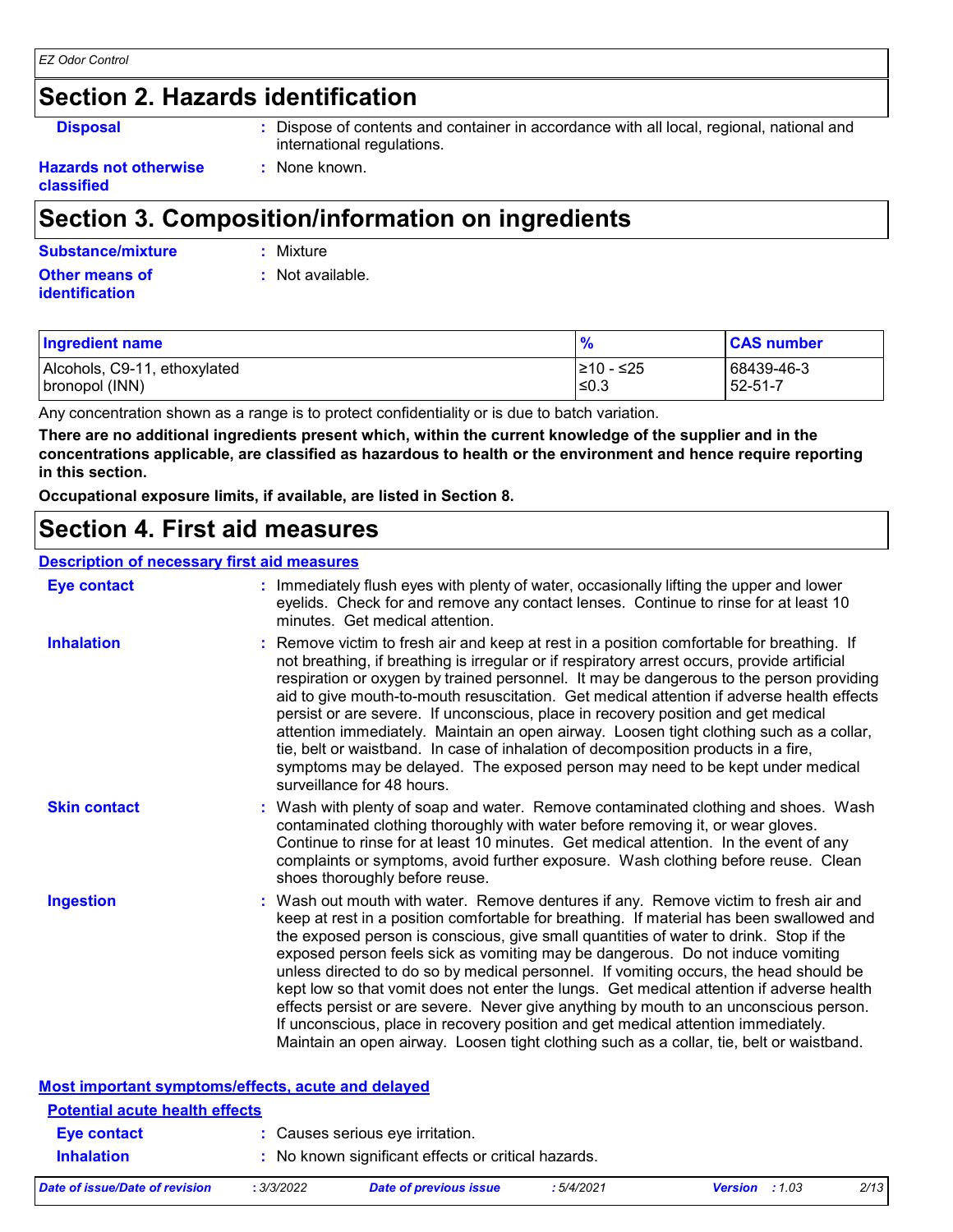### **Section 4. First aid measures**

| <b>Skin contact</b>                 | : May cause an allergic skin reaction.                                                                                                                                                                                                                                |
|-------------------------------------|-----------------------------------------------------------------------------------------------------------------------------------------------------------------------------------------------------------------------------------------------------------------------|
| <b>Ingestion</b>                    | : No known significant effects or critical hazards.                                                                                                                                                                                                                   |
| <b>Over-exposure signs/symptoms</b> |                                                                                                                                                                                                                                                                       |
| Eye contact                         | : Adverse symptoms may include the following:<br>pain or irritation<br>watering<br>redness                                                                                                                                                                            |
| <b>Inhalation</b>                   | : No specific data.                                                                                                                                                                                                                                                   |
| <b>Skin contact</b>                 | : Adverse symptoms may include the following:<br>irritation<br>redness                                                                                                                                                                                                |
| <b>Ingestion</b>                    | : No specific data.                                                                                                                                                                                                                                                   |
|                                     | Indication of immediate medical attention and special treatment needed, if necessary                                                                                                                                                                                  |
| <b>Notes to physician</b>           | : In case of inhalation of decomposition products in a fire, symptoms may be delayed.<br>The exposed person may need to be kept under medical surveillance for 48 hours.                                                                                              |
| <b>Specific treatments</b>          | : No specific treatment.                                                                                                                                                                                                                                              |
| <b>Protection of first-aiders</b>   | : No action shall be taken involving any personal risk or without suitable training. It may<br>be dangerous to the person providing aid to give mouth-to-mouth resuscitation. Wash<br>contaminated clothing thoroughly with water before removing it, or wear gloves. |

**See toxicological information (Section 11)**

### **Section 5. Fire-fighting measures**

| <b>Extinguishing media</b>                               |                                                                                                                                                                                                     |
|----------------------------------------------------------|-----------------------------------------------------------------------------------------------------------------------------------------------------------------------------------------------------|
| <b>Suitable extinguishing</b><br>media                   | : Use an extinguishing agent suitable for the surrounding fire.                                                                                                                                     |
| <b>Unsuitable extinguishing</b><br>media                 | : None known.                                                                                                                                                                                       |
| <b>Specific hazards arising</b><br>from the chemical     | : In a fire or if heated, a pressure increase will occur and the container may burst.                                                                                                               |
| <b>Hazardous thermal</b><br>decomposition products       | Decomposition products may include the following materials:<br>carbon dioxide<br>carbon monoxide<br>nitrogen oxides<br>metal oxide/oxides                                                           |
| <b>Special protective actions</b><br>for fire-fighters   | : Promptly isolate the scene by removing all persons from the vicinity of the incident if<br>there is a fire. No action shall be taken involving any personal risk or without suitable<br>training. |
| <b>Special protective</b><br>equipment for fire-fighters | Fire-fighters should wear appropriate protective equipment and self-contained breathing<br>apparatus (SCBA) with a full face-piece operated in positive pressure mode.                              |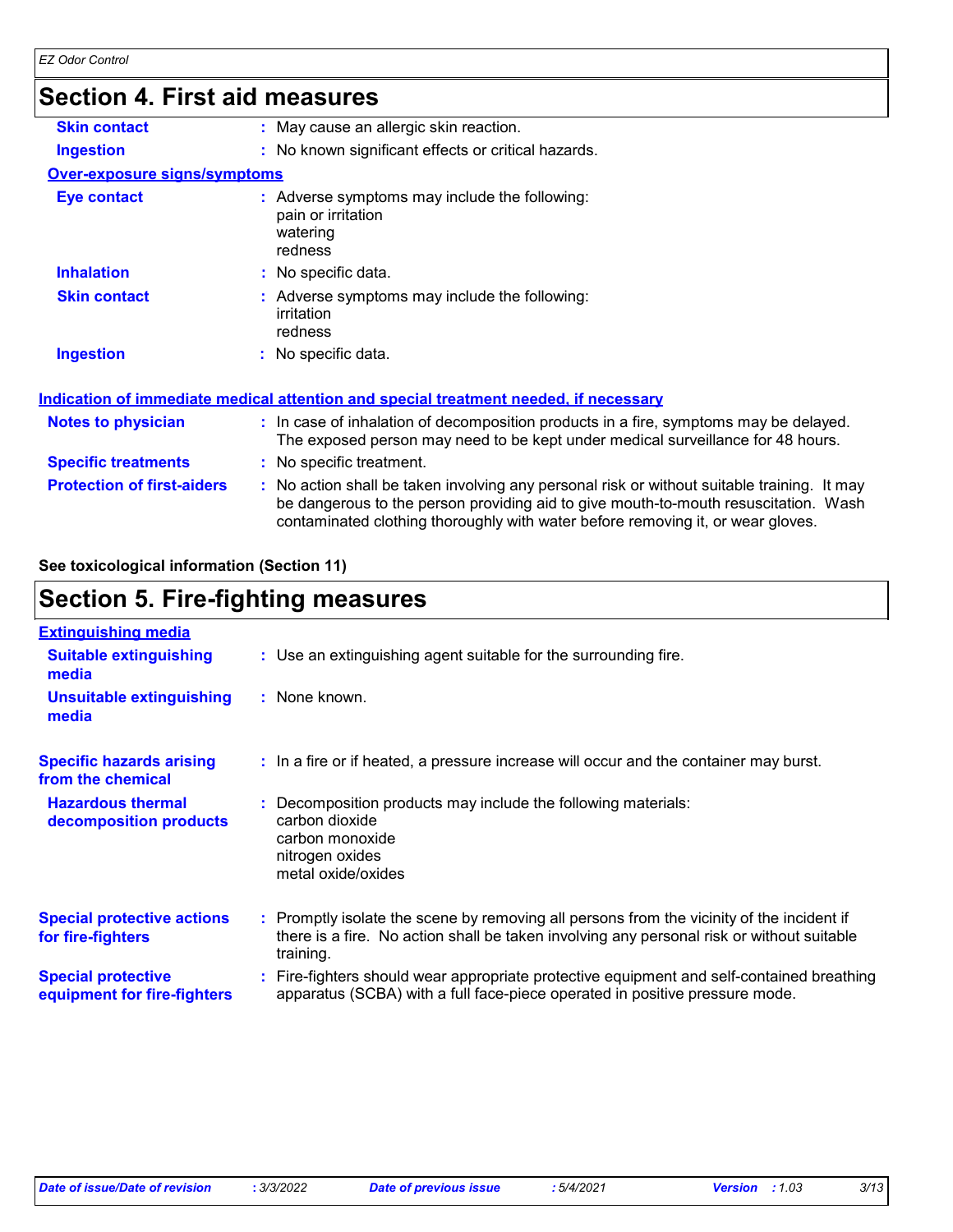### **Section 6. Accidental release measures**

|                                                              | <b>Personal precautions, protective equipment and emergency procedures</b>                                                                                                                                                                                                                                                                                                                                       |
|--------------------------------------------------------------|------------------------------------------------------------------------------------------------------------------------------------------------------------------------------------------------------------------------------------------------------------------------------------------------------------------------------------------------------------------------------------------------------------------|
| For non-emergency<br>personnel                               | : No action shall be taken involving any personal risk or without suitable training.<br>Evacuate surrounding areas. Keep unnecessary and unprotected personnel from<br>entering. Do not touch or walk through spilled material. Avoid breathing vapor or mist.<br>Provide adequate ventilation. Wear appropriate respirator when ventilation is<br>inadequate. Put on appropriate personal protective equipment. |
| For emergency responders                                     | : If specialized clothing is required to deal with the spillage, take note of any information in<br>Section 8 on suitable and unsuitable materials. See also the information in "For non-<br>emergency personnel".                                                                                                                                                                                               |
| <b>Environmental precautions</b>                             | : Avoid dispersal of spilled material and runoff and contact with soil, waterways, drains<br>and sewers. Inform the relevant authorities if the product has caused environmental<br>pollution (sewers, waterways, soil or air).                                                                                                                                                                                  |
| <b>Methods and materials for containment and cleaning up</b> |                                                                                                                                                                                                                                                                                                                                                                                                                  |
| <b>Small spill</b>                                           | : Stop leak if without risk. Move containers from spill area. Dilute with water and mop up<br>if water-soluble. Alternatively, or if water-insoluble, absorb with an inert dry material and<br>place in an appropriate waste disposal container. Dispose of via a licensed waste<br>disposal contractor.                                                                                                         |
| <b>Large spill</b>                                           | : Stop leak if without risk. Move containers from spill area. Approach release from<br>upwind. Prevent entry into sewers, water courses, basements or confined areas. Wash<br>spillages into an effluent treatment plant or proceed as follows. Contain and collect<br>spillage with non-combustible, absorbent material e.g. sand, earth, vermiculite or                                                        |

diatomaceous earth and place in container for disposal according to local regulations (see Section 13). Dispose of via a licensed waste disposal contractor. Contaminated absorbent material may pose the same hazard as the spilled product. Note: see Section 1 for emergency contact information and Section 13 for waste disposal.

### **Section 7. Handling and storage**

| <b>Precautions for safe handling</b>                                             |                                                                                                                                                                                                                                                                                                                                                                                                                                                                                                                                                                                    |
|----------------------------------------------------------------------------------|------------------------------------------------------------------------------------------------------------------------------------------------------------------------------------------------------------------------------------------------------------------------------------------------------------------------------------------------------------------------------------------------------------------------------------------------------------------------------------------------------------------------------------------------------------------------------------|
| <b>Protective measures</b>                                                       | : Put on appropriate personal protective equipment (see Section 8). Persons with a<br>history of skin sensitization problems should not be employed in any process in which<br>this product is used. Do not get in eyes or on skin or clothing. Do not ingest. Avoid<br>breathing vapor or mist. Keep in the original container or an approved alternative made<br>from a compatible material, kept tightly closed when not in use. Empty containers retain<br>product residue and can be hazardous. Do not reuse container.                                                       |
| <b>Advice on general</b><br>occupational hygiene                                 | : Eating, drinking and smoking should be prohibited in areas where this material is<br>handled, stored and processed. Workers should wash hands and face before eating,<br>drinking and smoking. Remove contaminated clothing and protective equipment before<br>entering eating areas. See also Section 8 for additional information on hygiene<br>measures.                                                                                                                                                                                                                      |
| <b>Conditions for safe storage,</b><br>including any<br><b>incompatibilities</b> | : Store in accordance with local regulations. Store in original container protected from<br>direct sunlight in a dry, cool and well-ventilated area, away from incompatible materials<br>(see Section 10) and food and drink. Keep container tightly closed and sealed until<br>ready for use. Containers that have been opened must be carefully resealed and kept<br>upright to prevent leakage. Do not store in unlabeled containers. Use appropriate<br>containment to avoid environmental contamination. See Section 10 for incompatible<br>materials before handling or use. |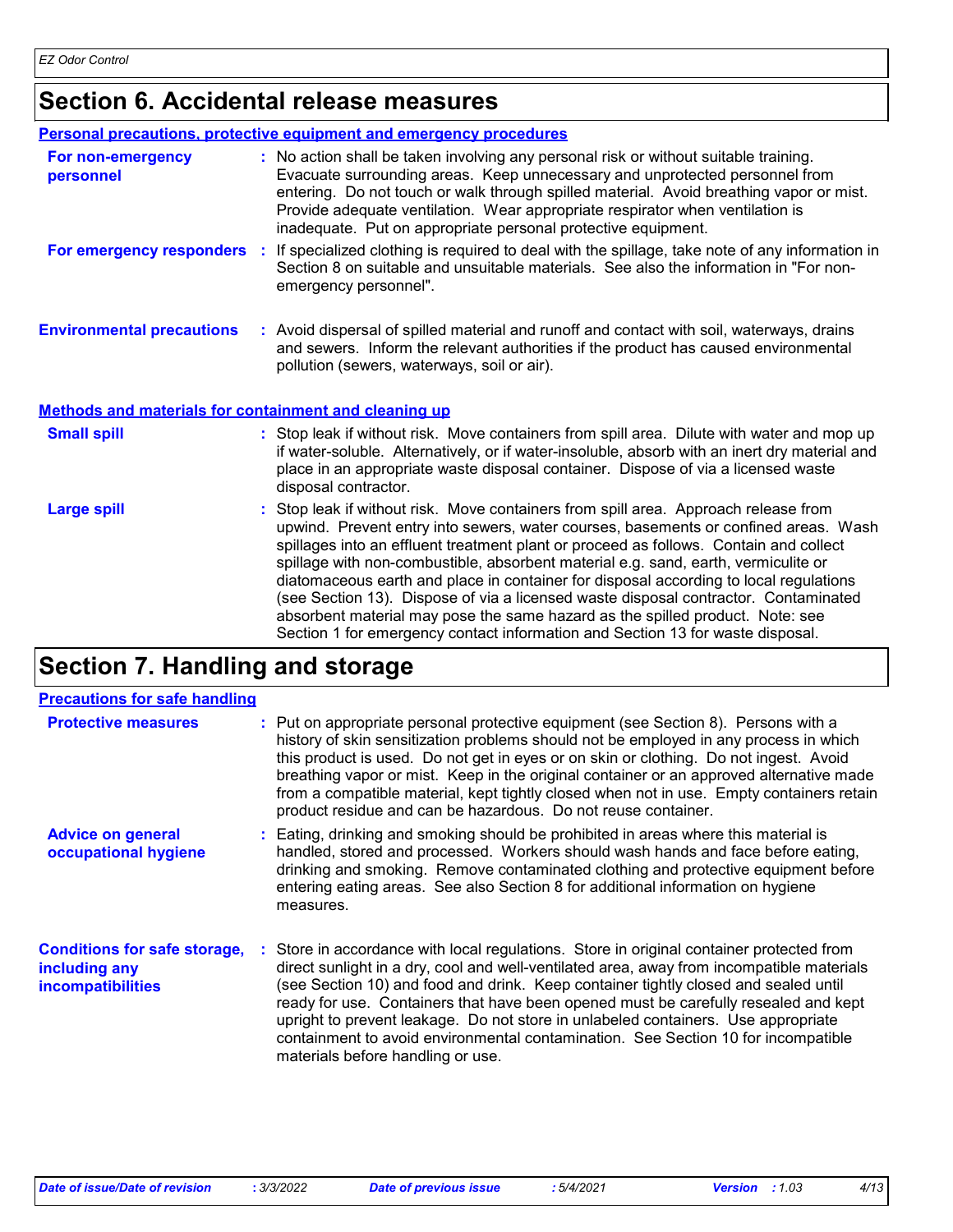### **Section 8. Exposure controls/personal protection**

#### **Control parameters**

#### **Occupational exposure limits**

| <b>Ingredient name</b>                               |                                                                                                                                                                                                                                                                                                                                                                                                                                                                             | <b>Exposure limits</b>                                                                                                                                                                                                                                                         |
|------------------------------------------------------|-----------------------------------------------------------------------------------------------------------------------------------------------------------------------------------------------------------------------------------------------------------------------------------------------------------------------------------------------------------------------------------------------------------------------------------------------------------------------------|--------------------------------------------------------------------------------------------------------------------------------------------------------------------------------------------------------------------------------------------------------------------------------|
| Alcohols, C9-11, ethoxylated<br>bronopol (INN)       |                                                                                                                                                                                                                                                                                                                                                                                                                                                                             | None.<br>None.                                                                                                                                                                                                                                                                 |
| <b>Appropriate engineering</b><br><b>controls</b>    | : Good general ventilation should be sufficient to control worker exposure to airborne<br>contaminants.                                                                                                                                                                                                                                                                                                                                                                     |                                                                                                                                                                                                                                                                                |
| <b>Environmental exposure</b><br><b>controls</b>     | : Emissions from ventilation or work process equipment should be checked to ensure<br>they comply with the requirements of environmental protection legislation. In some<br>will be necessary to reduce emissions to acceptable levels.                                                                                                                                                                                                                                     | cases, fume scrubbers, filters or engineering modifications to the process equipment                                                                                                                                                                                           |
| <b>Individual protection measures</b>                |                                                                                                                                                                                                                                                                                                                                                                                                                                                                             |                                                                                                                                                                                                                                                                                |
| <b>Hygiene measures</b>                              | : Wash hands, forearms and face thoroughly after handling chemical products, before<br>eating, smoking and using the lavatory and at the end of the working period.<br>Appropriate techniques should be used to remove potentially contaminated clothing.<br>Contaminated work clothing should not be allowed out of the workplace. Wash<br>contaminated clothing before reusing. Ensure that eyewash stations and safety<br>showers are close to the workstation location. |                                                                                                                                                                                                                                                                                |
| <b>Eye/face protection</b>                           | : Safety eyewear complying with an approved standard should be used when a risk<br>assessment indicates this is necessary to avoid exposure to liquid splashes, mists,<br>the assessment indicates a higher degree of protection: chemical splash goggles.<br>Recommended: safety glasses                                                                                                                                                                                   | gases or dusts. If contact is possible, the following protection should be worn, unless                                                                                                                                                                                        |
| <b>Skin protection</b>                               |                                                                                                                                                                                                                                                                                                                                                                                                                                                                             |                                                                                                                                                                                                                                                                                |
| <b>Hand protection</b>                               | necessary. Considering the parameters specified by the glove manufacturer, check<br>during use that the gloves are still retaining their protective properties. It should be<br>glove manufacturers. In the case of mixtures, consisting of several substances, the<br>protection time of the gloves cannot be accurately estimated.                                                                                                                                        | : Chemical-resistant, impervious gloves complying with an approved standard should be<br>worn at all times when handling chemical products if a risk assessment indicates this is<br>noted that the time to breakthrough for any glove material may be different for different |
| <b>Body protection</b>                               | performed and the risks involved and should be approved by a specialist before<br>handling this product. Recommended: Protective gloves                                                                                                                                                                                                                                                                                                                                     | : Personal protective equipment for the body should be selected based on the task being                                                                                                                                                                                        |
| <b>Other skin protection</b>                         | specialist before handling this product.                                                                                                                                                                                                                                                                                                                                                                                                                                    | : Appropriate footwear and any additional skin protection measures should be selected<br>based on the task being performed and the risks involved and should be approved by a                                                                                                  |
| <b>Respiratory protection</b>                        | : Based on the hazard and potential for exposure, select a respirator that meets the<br>appropriate standard or certification. Respirators must be used according to a<br>respiratory protection program to ensure proper fitting, training, and other important<br>aspects of use.                                                                                                                                                                                         |                                                                                                                                                                                                                                                                                |
| <b>Personal protective</b><br>equipment (Pictograms) |                                                                                                                                                                                                                                                                                                                                                                                                                                                                             |                                                                                                                                                                                                                                                                                |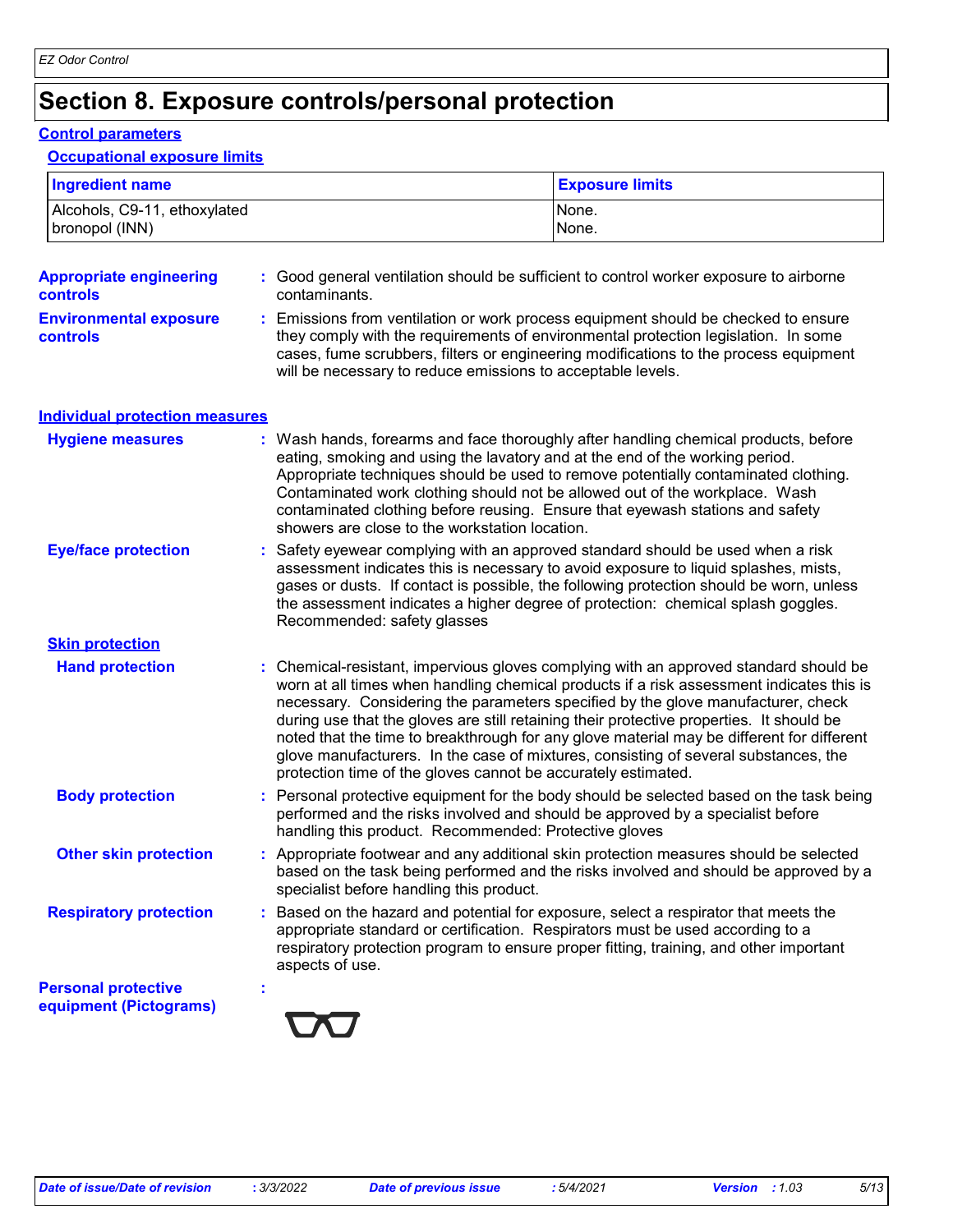### **Section 9. Physical and chemical properties**

#### **Appearance**

| <b>Physical state</b>                             | $:$ Liquid.                   |
|---------------------------------------------------|-------------------------------|
| <b>Color</b>                                      | : White.                      |
| Odor                                              | : Characteristic.             |
| <b>Odor threshold</b>                             | : Not available.              |
| pH                                                | : 6 to 9.5                    |
| <b>Melting point</b>                              | : Not available.              |
| <b>Boiling point</b>                              | : Not available.              |
| <b>Flash point</b>                                | : Closed cup: Not applicable. |
| <b>Evaporation rate</b>                           | : Not available.              |
| <b>Flammability (solid, gas)</b>                  | : Not available.              |
| Lower and upper explosive<br>(flammable) limits   | : Not available.              |
| <b>Vapor pressure</b>                             | : Not available.              |
| <b>Vapor density</b>                              | : Not available.              |
| <b>Relative density</b>                           | : 0.995                       |
| <b>Solubility</b>                                 | : Not available.              |
| <b>Solubility in water</b>                        | : Not available.              |
| <b>Partition coefficient: n-</b><br>octanol/water | : Not available.              |
| <b>Auto-ignition temperature</b>                  | : Not available.              |
| <b>Decomposition temperature</b>                  | : Not available.              |
| <b>Viscosity</b>                                  | : Not available.              |
| Flow time (ISO 2431)                              | : Not available.              |

### **Section 10. Stability and reactivity**

| <b>Reactivity</b>                            | : No specific test data related to reactivity available for this product or its ingredients.              |
|----------------------------------------------|-----------------------------------------------------------------------------------------------------------|
| <b>Chemical stability</b>                    | : The product is stable.                                                                                  |
| <b>Possibility of hazardous</b><br>reactions | : Under normal conditions of storage and use, hazardous reactions will not occur.                         |
| <b>Conditions to avoid</b>                   | : No specific data.                                                                                       |
| Incompatible materials                       | $:$ Not available.                                                                                        |
| <b>Hazardous decomposition</b><br>products   | : Under normal conditions of storage and use, hazardous decomposition products should<br>not be produced. |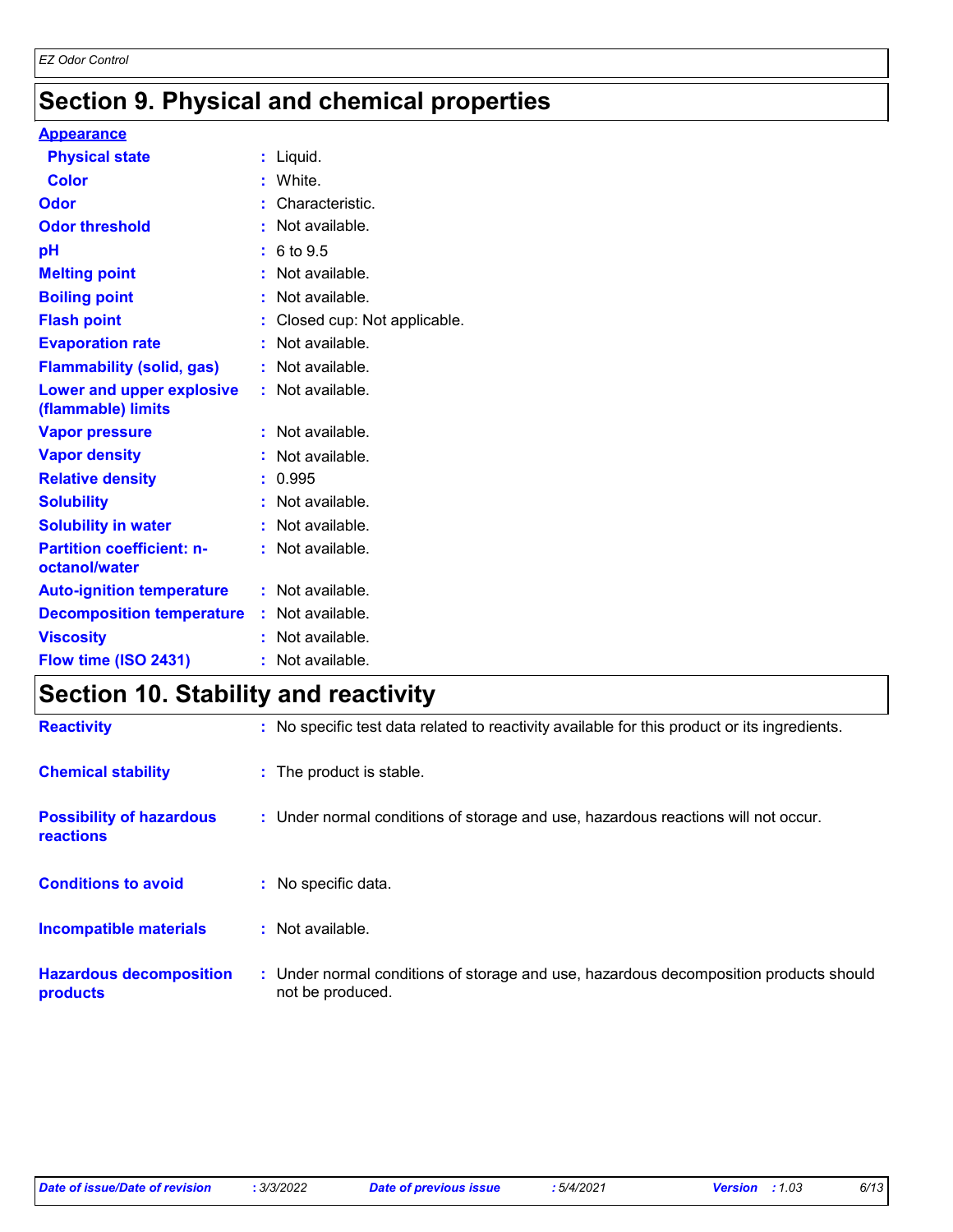### **Section 11. Toxicological information**

#### **Information on toxicological effects**

#### **Acute toxicity**

| <b>Product/ingredient name</b> | <b>Result</b>                | <b>Species</b> | <b>Dose</b>            | <b>Exposure</b> |
|--------------------------------|------------------------------|----------------|------------------------|-----------------|
| Alcohols, C9-11, ethoxylated   | ILD50 Oral                   | Rat            | $ 1378 \text{ mg/kg} $ |                 |
| bronopol (INN)                 | <b>LC50 Inhalation Vapor</b> | Rat            | $800 \text{ mg/m}^3$   | 14 hours        |
|                                | ILD50 Dermal                 | Rat            | $64$ mg/kg             |                 |
|                                | LD50 Oral                    | Rat            | $180$ mg/kg            |                 |

#### **Irritation/Corrosion**

| <b>Product/ingredient name</b> | <b>Result</b>              | <b>Species</b> | <b>Score</b> | <b>Exposure</b> | <b>Observation</b> |
|--------------------------------|----------------------------|----------------|--------------|-----------------|--------------------|
| bronopol (INN)                 | l Skin - Moderate irritant | Human          |              | 10 milligrams   |                    |
|                                | l Skin - Mild irritant     | Rabbit         |              | 124 hours 500   |                    |
|                                |                            |                |              | milligrams      |                    |
|                                | l Skin - Moderate irritant | Rabbit         |              | 80 milligrams   |                    |

#### **Sensitization**

Not available.

#### **Mutagenicity**

Not available.

#### **Carcinogenicity**

Not available.

#### **Reproductive toxicity**

Not available.

#### **Teratogenicity**

Not available.

#### **Specific target organ toxicity (single exposure)**

Not available.

#### **Specific target organ toxicity (repeated exposure)**

Not available.

#### **Aspiration hazard**

Not available.

| Information on the likely | : Routes of entry anticipated: Oral, Dermal. |
|---------------------------|----------------------------------------------|
| routes of exposure        | Routes of entry not anticipated: Inhalation. |
|                           |                                              |

#### **Potential acute health effects**

| : Causes serious eye irritation.<br><b>Eye contact</b> |  |
|--------------------------------------------------------|--|
|--------------------------------------------------------|--|

- **Inhalation :** No known significant effects or critical hazards.
- **Skin contact :** May cause an allergic skin reaction.
- **Ingestion :** No known significant effects or critical hazards.

|                   | <b>Symptoms related to the physical, chemical and toxicological characteristics</b>        |
|-------------------|--------------------------------------------------------------------------------------------|
| Eye contact       | : Adverse symptoms may include the following:<br>pain or irritation<br>watering<br>redness |
| <b>Inhalation</b> | : No specific data.                                                                        |

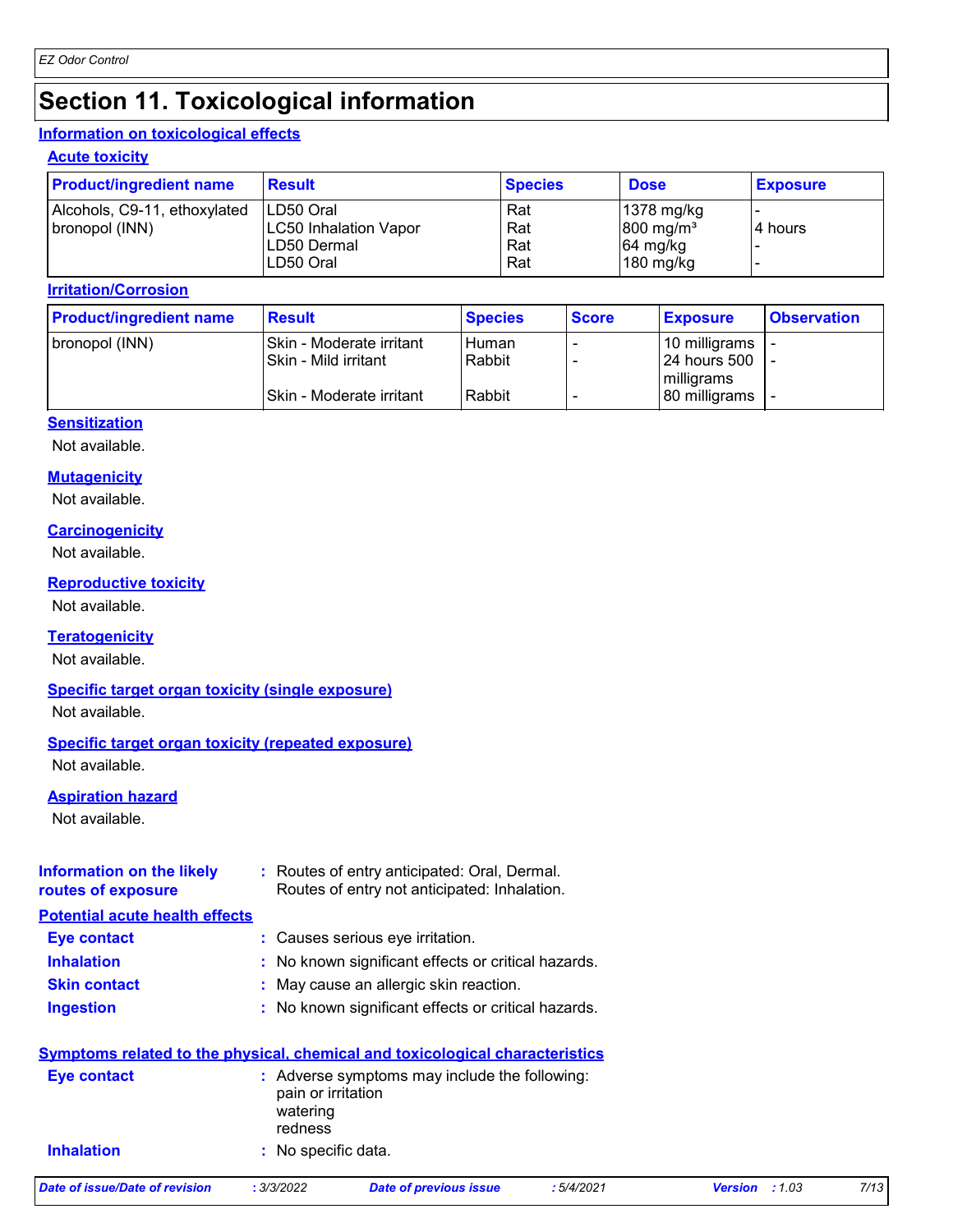### **Section 11. Toxicological information**

| <b>Skin contact</b>                          | : Adverse symptoms may include the following:<br>irritation<br>redness                                 |
|----------------------------------------------|--------------------------------------------------------------------------------------------------------|
| <b>Ingestion</b>                             | : No specific data.                                                                                    |
|                                              | Delayed and immediate effects and also chronic effects from short and long term exposure               |
| <b>Short term exposure</b>                   |                                                                                                        |
| <b>Potential immediate</b><br><b>effects</b> | : Not available.                                                                                       |
| <b>Potential delayed effects</b>             | : Not available.                                                                                       |
| Long term exposure                           |                                                                                                        |
| <b>Potential immediate</b><br><b>effects</b> | : Not available.                                                                                       |
| <b>Potential delayed effects</b>             | $:$ Not available.                                                                                     |
| <b>Potential chronic health effects</b>      |                                                                                                        |
| Not available.                               |                                                                                                        |
| <b>General</b>                               | Once sensitized, a severe allergic reaction may occur when subsequently exposed to<br>very low levels. |
| <b>Carcinogenicity</b>                       | : No known significant effects or critical hazards.                                                    |
| <b>Mutagenicity</b>                          | : No known significant effects or critical hazards.                                                    |
| <b>Teratogenicity</b>                        | : No known significant effects or critical hazards.                                                    |
| <b>Developmental effects</b>                 | : No known significant effects or critical hazards.                                                    |
| <b>Fertility effects</b>                     | No known significant effects or critical hazards.                                                      |
|                                              |                                                                                                        |

#### **Numerical measures of toxicity**

#### **Acute toxicity estimates**

Not available.

### **Section 12. Ecological information**

#### **Toxicity**

| <b>Product/ingredient name</b> | <b>Result</b>                                                                               | <b>Species</b>                                                                      | <b>Exposure</b>                 |
|--------------------------------|---------------------------------------------------------------------------------------------|-------------------------------------------------------------------------------------|---------------------------------|
| Alcohols, C9-11, ethoxylated   | Acute EC50 5.36 mg/l Fresh water                                                            | Crustaceans - Ceriodaphnia<br>dubia - Neonate                                       | 48 hours                        |
|                                | Acute EC50 2686 µg/l Fresh water                                                            | Daphnia - Daphnia magna -<br>Neonate                                                | 48 hours                        |
|                                | Acute LC50 8500 µg/l Fresh water                                                            | Fish - Pimephales promelas                                                          | 96 hours                        |
| bronopol (INN)                 | Acute EC50 0.02 ppm Fresh water                                                             | Algae - Scenedesmus<br>subspicatus                                                  | 96 hours                        |
|                                | Acute EC50 1.6 ppm Fresh water<br>Acute LC50 11.17 ppm Fresh water<br>Chronic NOEC 1.94 ppm | Daphnia - Daphnia magna<br>Fish - Lepomis macrochirus<br>Fish - Oncorhynchus mykiss | 48 hours<br>96 hours<br>49 days |

#### **Persistence and degradability**

Not available.

#### **Bioaccumulative potential**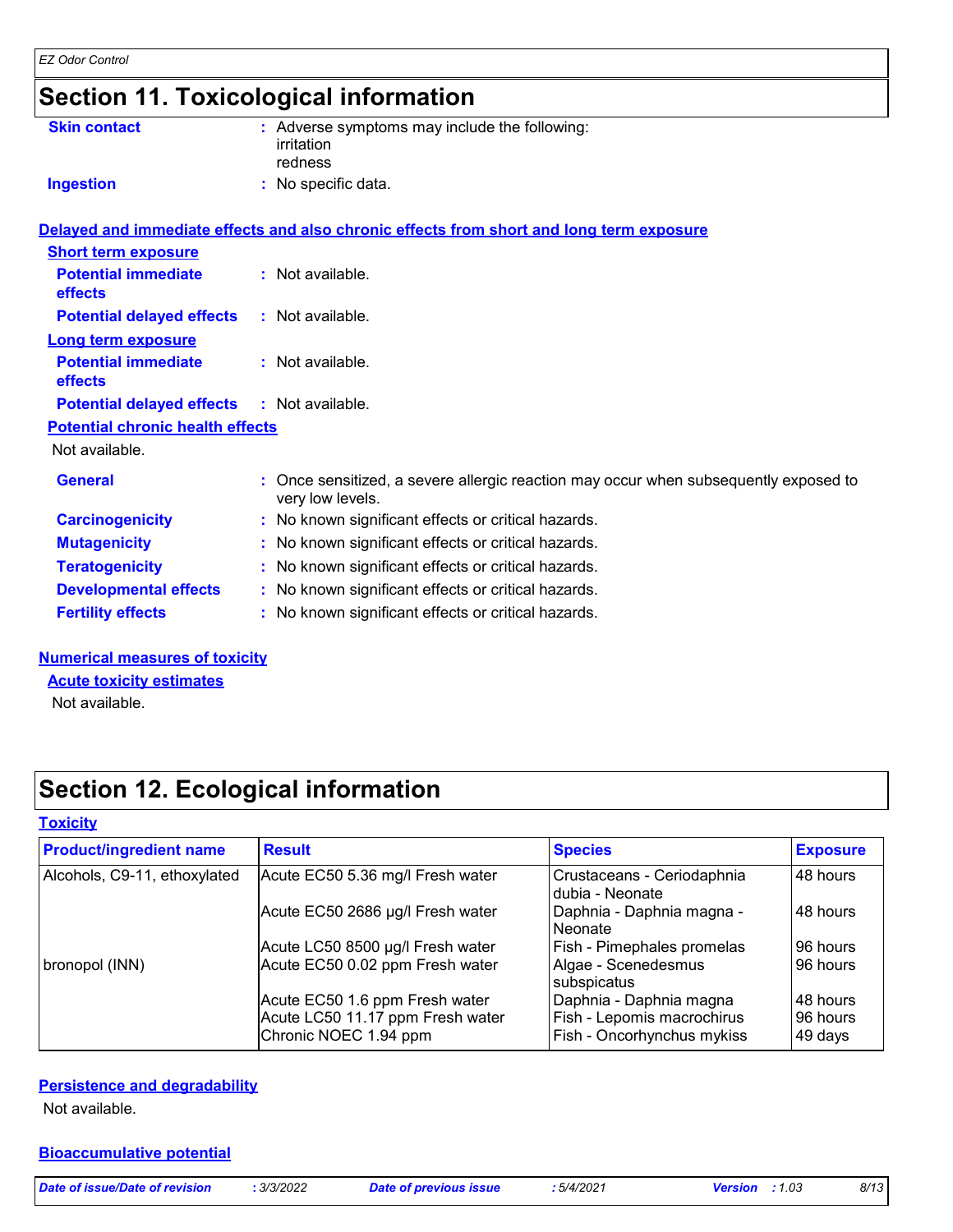### **Section 12. Ecological information**

| <b>Product/ingredient name</b> | $LogPow$ | <b>BCF</b> | <b>Potential</b> |
|--------------------------------|----------|------------|------------------|
| bronopol (INN)                 | 0.18     |            | low              |

#### **Mobility in soil**

| <b>Soil/water partition</b>    | $:$ Not available. |
|--------------------------------|--------------------|
| coefficient (K <sub>oc</sub> ) |                    |

**Other adverse effects** : No known significant effects or critical hazards.

### **Section 13. Disposal considerations**

- **Disposal methods :**
- The generation of waste should be avoided or minimized wherever possible. Disposal of this product, solutions and any by-products should at all times comply with the requirements of environmental protection and waste disposal legislation and any regional local authority requirements. Dispose of surplus and non-recyclable products via a licensed waste disposal contractor. Waste should not be disposed of untreated to the sewer unless fully compliant with the requirements of all authorities with jurisdiction. Waste packaging should be recycled. Incineration or landfill should only be considered when recycling is not feasible. This material and its container must be disposed of in a safe way. Care should be taken when handling emptied containers that have not been cleaned or rinsed out. Empty containers or liners may retain some product residues. Avoid dispersal of spilled material and runoff and contact with soil, waterways, drains and sewers.

### **Section 14. Transport information**

|                                        | <b>DOT</b><br><b>Classification</b> | <b>TDG</b><br><b>Classification</b> | <b>Mexico</b><br><b>Classification</b>                                                                               | <b>ADR/RID</b>                                                                                                                                        | <b>IMDG</b>                                                                                                                                           | <b>IATA</b>                                                                                                                                           |
|----------------------------------------|-------------------------------------|-------------------------------------|----------------------------------------------------------------------------------------------------------------------|-------------------------------------------------------------------------------------------------------------------------------------------------------|-------------------------------------------------------------------------------------------------------------------------------------------------------|-------------------------------------------------------------------------------------------------------------------------------------------------------|
| <b>UN number</b>                       | Not regulated.                      | Not regulated.                      | <b>UN3082</b>                                                                                                        | <b>UN3082</b>                                                                                                                                         | <b>UN3082</b>                                                                                                                                         | <b>UN3082</b>                                                                                                                                         |
| <b>UN proper</b><br>shipping name      |                                     |                                     | <b>ENVIRONMENTALLY</b><br><b>HAZARDOUS</b><br>SUBSTANCE,<br>LIQUID, N.O.S.<br>(Alcohols,<br>$C9-11,$<br>ethoxylated) | <b>ENVIRONMENTALLY</b><br><b>HAZARDOUS</b><br>SUBSTANCE,<br>LIQUID, N.O.S.<br>(Alcohols,<br>$C9-11,$<br>ethoxylated,<br>Undecan-1-ol,<br>ethoxylated) | <b>ENVIRONMENTALLY</b><br><b>HAZARDOUS</b><br>SUBSTANCE,<br>LIQUID, N.O.S.<br>(Alcohols,<br>$C9-11,$<br>ethoxylated,<br>Undecan-1-ol,<br>ethoxylated) | <b>ENVIRONMENTALLY</b><br><b>HAZARDOUS</b><br>SUBSTANCE,<br>LIQUID, N.O.S.<br>(Alcohols,<br>$C9-11,$<br>ethoxylated,<br>Undecan-1-ol,<br>ethoxylated) |
| <b>Transport</b><br>hazard class(es)   |                                     |                                     | 9<br>$\bigstar_{2}$                                                                                                  | 9<br>م¥                                                                                                                                               | $\boldsymbol{9}$<br>₩                                                                                                                                 | 9<br>$\bigstar$                                                                                                                                       |
| <b>Packing group</b>                   |                                     |                                     | III                                                                                                                  | $\mathbf{III}$                                                                                                                                        | $\mathbf{III}$                                                                                                                                        | $\mathbf{III}$                                                                                                                                        |
| <b>Environmental</b><br><b>hazards</b> | No.                                 | No.                                 | Yes.                                                                                                                 | Yes.                                                                                                                                                  | Yes.                                                                                                                                                  | Yes.                                                                                                                                                  |

**Additional information**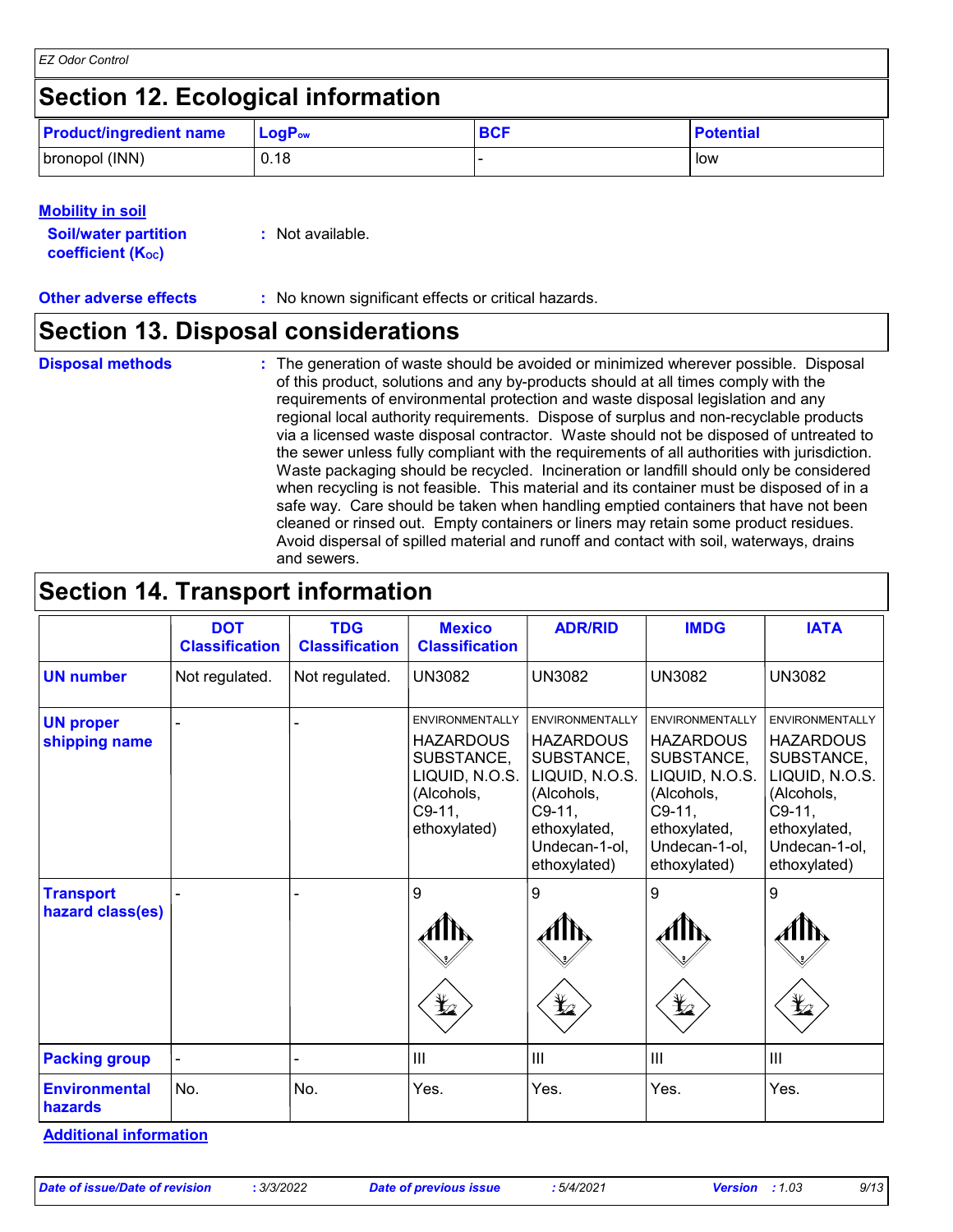## **Section 14. Transport information**

| <b>Mexico Classification</b>                                                    | : The environmentally hazardous substance mark is not required when transported in<br>sizes of ≤5 L or ≤5 kg.                                                                                                                                   |
|---------------------------------------------------------------------------------|-------------------------------------------------------------------------------------------------------------------------------------------------------------------------------------------------------------------------------------------------|
| <b>ADR/RID</b>                                                                  | : This product is not regulated as a dangerous good when transported in sizes of $\leq 5$ L or<br>$\leq$ 5 kg, provided the packagings meet the general provisions of 4.1.1.1, 4.1.1.2 and<br>4.1.1.4 to 4.1.1.8.                               |
| <b>IMDG</b>                                                                     | : This product is not regulated as a dangerous good when transported in sizes of $\leq 5$ L or<br>$\leq$ 5 kg, provided the packagings meet the general provisions of 4.1.1.1, 4.1.1.2 and<br>$4.1.1.4$ to $4.1.1.8$ .                          |
| <b>IATA</b>                                                                     | : This product is not regulated as a dangerous good when transported in sizes of $\leq 5$ L or<br>$\leq$ 5 kg, provided the packagings meet the general provisions of 5.0.2.4.1, 5.0.2.6.1.1 and<br>5.0.2.8                                     |
|                                                                                 | Special precautions for user : Transport within user's premises: always transport in closed containers that are<br>upright and secure. Ensure that persons transporting the product know what to do in the<br>event of an accident or spillage. |
| <b>Transport in bulk according</b><br>to Annex II of MARPOL and<br>the IBC Code | : Not available.                                                                                                                                                                                                                                |

### **Section 15. Regulatory information**

| <b>U.S. Federal regulations</b>                                                   | : TSCA 8(a) PAIR: benzaldehyde; vanillin; 2-(4-tert-butylbenzyl)propionaldehyde<br>TSCA 8(a) CDR Exempt/Partial exemption: Not determined<br>Clean Water Act (CWA) 311: sodium hydroxide |
|-----------------------------------------------------------------------------------|------------------------------------------------------------------------------------------------------------------------------------------------------------------------------------------|
| <b>Clean Air Act Section 112</b><br>(b) Hazardous Air<br><b>Pollutants (HAPS)</b> | : Not listed                                                                                                                                                                             |
| <b>Clean Air Act Section 602</b><br><b>Class I Substances</b>                     | : Not listed                                                                                                                                                                             |
| <b>Clean Air Act Section 602</b><br><b>Class II Substances</b>                    | : Not listed                                                                                                                                                                             |
| <b>DEA List I Chemicals</b><br>(Precursor Chemicals)                              | : Not listed                                                                                                                                                                             |
| <b>DEA List II Chemicals</b><br><b>(Essential Chemicals)</b>                      | : Not listed                                                                                                                                                                             |
| <b>SARA 302/304</b>                                                               |                                                                                                                                                                                          |
| <b>Composition/information on ingredients</b>                                     |                                                                                                                                                                                          |
| No products were found.                                                           |                                                                                                                                                                                          |
| <b>SARA 304 RQ</b>                                                                | : Not applicable.                                                                                                                                                                        |
| <b>SARA 311/312</b>                                                               |                                                                                                                                                                                          |
| <b>Classification</b>                                                             | : EYE IRRITATION - Category 2A<br>SKIN SENSITIZATION - Category 1                                                                                                                        |
| <b>Composition/information on ingredients</b>                                     |                                                                                                                                                                                          |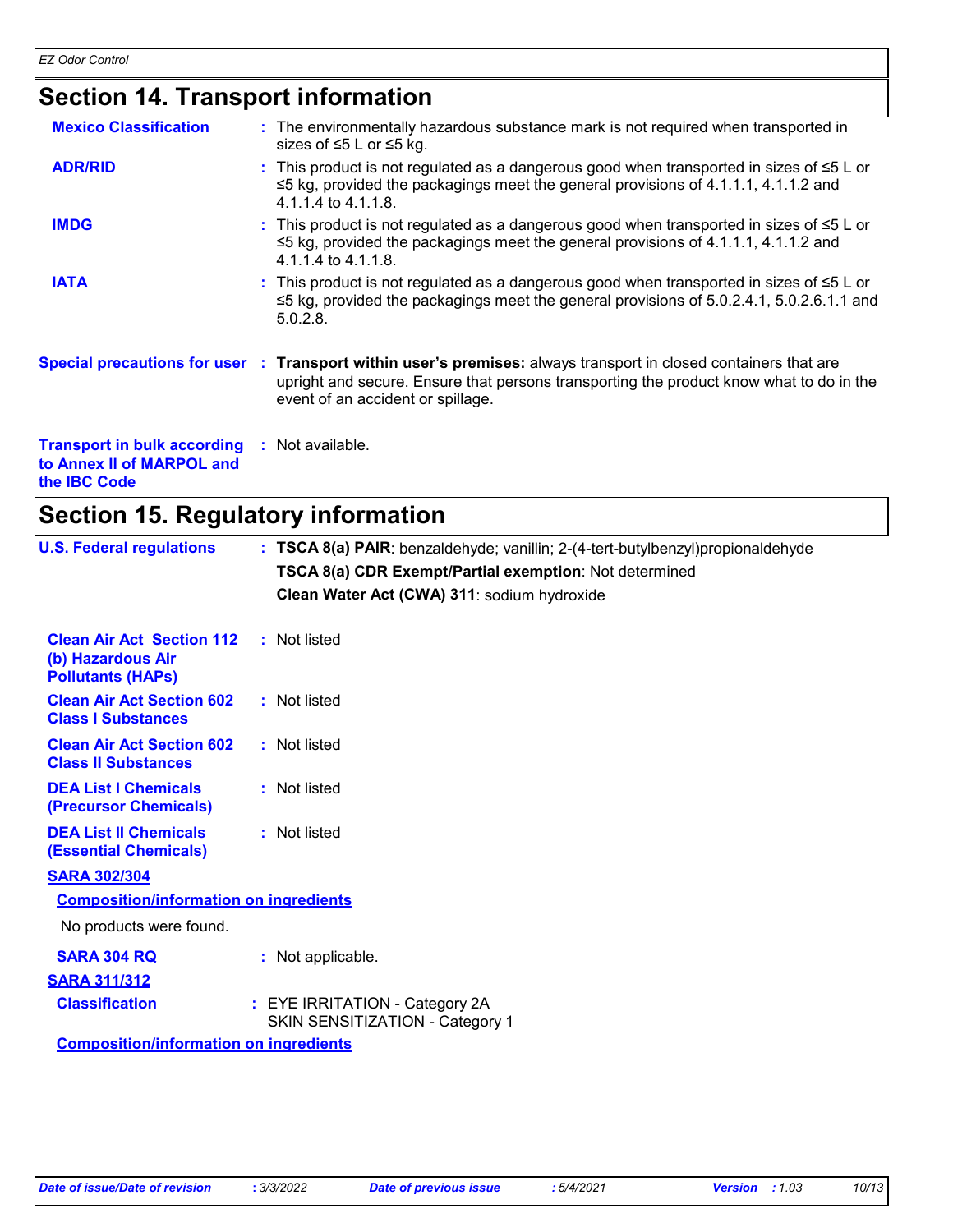### **Section 15. Regulatory information**

| <b>Name</b>                                    | $\frac{9}{6}$     | <b>Classification</b>                                                                                                                                                                                                                                               |
|------------------------------------------------|-------------------|---------------------------------------------------------------------------------------------------------------------------------------------------------------------------------------------------------------------------------------------------------------------|
| Alcohols, C9-11, ethoxylated<br>bronopol (INN) | 210 - ≤25<br>≤0.3 | <b>EYE IRRITATION - Category 2A</b><br><b>FLAMMABLE SOLIDS - Category 2</b><br>ACUTE TOXICITY (oral) - Category 4<br>ACUTE TOXICITY (inhalation) - Category 3<br>SKIN IRRITATION - Category 2<br>SERIOUS EYE DAMAGE - Category 1<br>SKIN SENSITIZATION - Category 1 |

#### **State regulations**

| <b>Massachusetts</b>       | : None of the components are listed. |
|----------------------------|--------------------------------------|
| <b>New York</b>            | : None of the components are listed. |
| <b>New Jersey</b>          | : None of the components are listed. |
| <b>Pennsylvania</b>        | : None of the components are listed. |
| <b>California Prop. 65</b> |                                      |

This product does not require a Safe Harbor warning under California Prop. 65.

#### **International regulations**

**Chemical Weapon Convention List Schedules I, II & III Chemicals** Not listed.

#### **Montreal Protocol**

Not listed.

#### **Stockholm Convention on Persistent Organic Pollutants** Not listed.

#### **Rotterdam Convention on Prior Informed Consent (PIC)**

Not listed.

#### **UNECE Aarhus Protocol on POPs and Heavy Metals**

Not listed.

#### **Inventory list**

| <b>Australia</b>         | : At least one component is not listed.                                                                                                                                                                   |
|--------------------------|-----------------------------------------------------------------------------------------------------------------------------------------------------------------------------------------------------------|
| <b>Canada</b>            | : At least one component is not listed in DSL but all such components are listed in NDSL.<br>Quantities of components not listed on Canadian DSL and shipped into Canada will not<br>exceed 1000 kg/year. |
| <b>China</b>             | : At least one component is not listed.                                                                                                                                                                   |
| <b>Europe</b>            | : At least one component is not listed.                                                                                                                                                                   |
| <b>Japan</b>             | : Japan inventory (ENCS): Not determined.<br>Japan inventory (ISHL): Not determined.                                                                                                                      |
| <b>Malaysia</b>          | : Not determined                                                                                                                                                                                          |
| <b>New Zealand</b>       | : Not determined.                                                                                                                                                                                         |
| <b>Philippines</b>       | : At least one component is not listed.                                                                                                                                                                   |
| <b>Republic of Korea</b> | : Not determined.                                                                                                                                                                                         |
| <b>Taiwan</b>            | : Not determined.                                                                                                                                                                                         |
| Thailand                 | : Not determined.                                                                                                                                                                                         |
| <b>Turkey</b>            | : Not determined.                                                                                                                                                                                         |
| <b>United States</b>     | : All components are listed or exempted.                                                                                                                                                                  |
| <b>Viet Nam</b>          | : Not determined.                                                                                                                                                                                         |

*Date of issue/Date of revision* **:** *3/3/2022 Date of previous issue : 5/4/2021 Version : 1.03 11/13*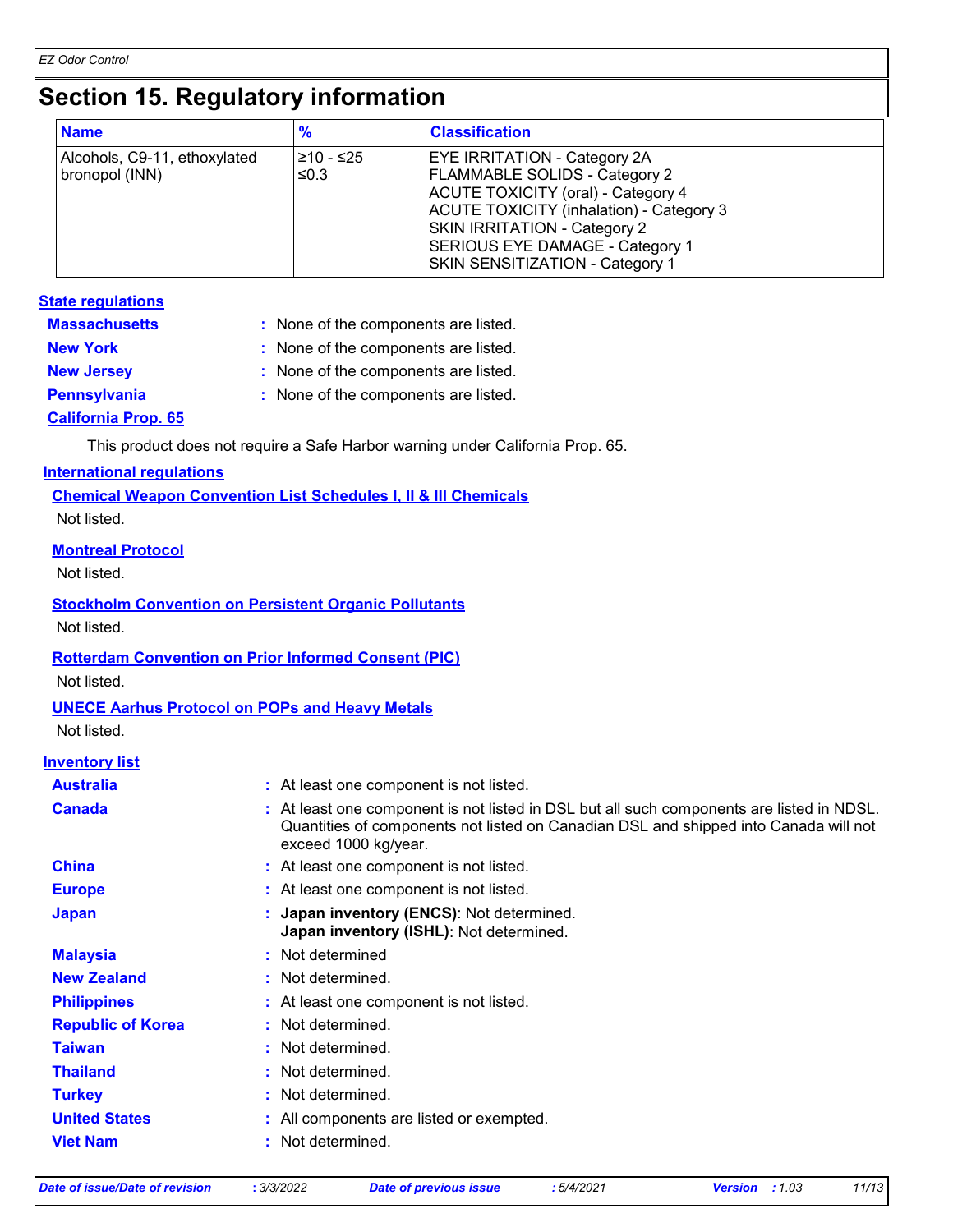### **Section 16. Other information**

**Hazardous Material Information System (U.S.A.)**



**Caution: HMIS® ratings are based on a 0-4 rating scale, with 0 representing minimal hazards or risks, and 4 representing significant hazards or risks. Although HMIS® ratings and the associated label are not required on SDSs or products leaving a facility under 29 CFR 1910.1200, the preparer may choose to provide them. HMIS® ratings are to be used with a fully implemented HMIS® program. HMIS® is a registered trademark and service mark of the American Coatings Association, Inc.**

**The customer is responsible for determining the PPE code for this material. For more information on HMIS® Personal Protective Equipment (PPE) codes, consult the HMIS® Implementation Manual.**

#### **National Fire Protection Association (U.S.A.)**



**Reprinted with permission from NFPA 704-2001, Identification of the Hazards of Materials for Emergency Response Copyright ©1997, National Fire Protection Association, Quincy, MA 02269. This reprinted material is not the complete and official position of the National Fire Protection Association, on the referenced subject which is represented only by the standard in its entirety.**

**Copyright ©2001, National Fire Protection Association, Quincy, MA 02269. This warning system is intended to be interpreted and applied only by properly trained individuals to identify fire, health and reactivity hazards of chemicals. The user is referred to certain limited number of chemicals with recommended classifications in NFPA 49 and NFPA 325, which would be used as a guideline only. Whether the chemicals are classified by NFPA or not, anyone using the 704 systems to classify chemicals does so at their own risk.**

#### **Procedure used to derive the classification**

|                                                                        | <b>Justification</b>                                                                                                                                                                                                                                                                                                                                                                                                                                                                                                                                            |                                          |  |  |
|------------------------------------------------------------------------|-----------------------------------------------------------------------------------------------------------------------------------------------------------------------------------------------------------------------------------------------------------------------------------------------------------------------------------------------------------------------------------------------------------------------------------------------------------------------------------------------------------------------------------------------------------------|------------------------------------------|--|--|
| <b>EYE IRRITATION - Category 2A</b><br>SKIN SENSITIZATION - Category 1 |                                                                                                                                                                                                                                                                                                                                                                                                                                                                                                                                                                 | Calculation method<br>Calculation method |  |  |
| <b>History</b>                                                         |                                                                                                                                                                                                                                                                                                                                                                                                                                                                                                                                                                 |                                          |  |  |
| Date of printing                                                       | : 3/3/2022                                                                                                                                                                                                                                                                                                                                                                                                                                                                                                                                                      |                                          |  |  |
| Date of issue/Date of<br>revision                                      | : 3/3/2022                                                                                                                                                                                                                                                                                                                                                                                                                                                                                                                                                      |                                          |  |  |
| Date of previous issue                                                 | : 5/4/2021                                                                                                                                                                                                                                                                                                                                                                                                                                                                                                                                                      |                                          |  |  |
| <b>Version</b>                                                         | : 1.03                                                                                                                                                                                                                                                                                                                                                                                                                                                                                                                                                          |                                          |  |  |
| <b>Key to abbreviations</b>                                            | $:$ ATE = Acute Toxicity Estimate<br><b>BCF</b> = Bioconcentration Factor<br>GHS = Globally Harmonized System of Classification and Labelling of Chemicals<br>IATA = International Air Transport Association<br>IBC = Intermediate Bulk Container<br><b>IMDG = International Maritime Dangerous Goods</b><br>LogPow = logarithm of the octanol/water partition coefficient<br>MARPOL = International Convention for the Prevention of Pollution From Ships, 1973<br>as modified by the Protocol of 1978. ("Marpol" = marine pollution)<br>$UN = United Nations$ |                                          |  |  |
| <b>References</b>                                                      | : Not available.                                                                                                                                                                                                                                                                                                                                                                                                                                                                                                                                                |                                          |  |  |
|                                                                        | $\triangledown$ Indicates information that has changed from previously issued version.                                                                                                                                                                                                                                                                                                                                                                                                                                                                          |                                          |  |  |